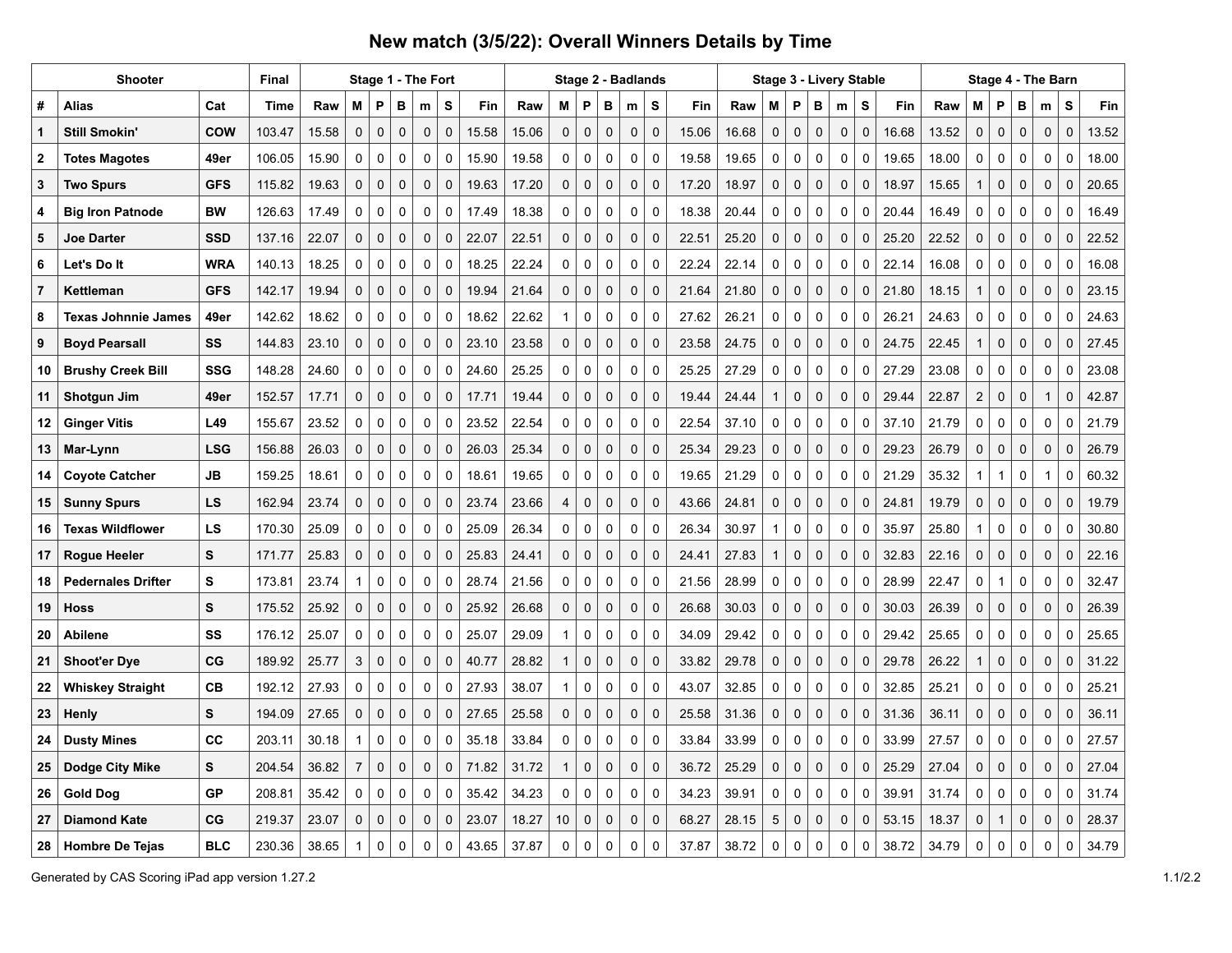## **New match (3/5/22): Overall Winners Details by Time**

|    | <b>Shooter</b>             |            |       |   |              | <b>Stage 5 - Marshalls Office</b> |   |             |       |       |                | Stage 6 - Bath House |          |   |   |       |  |
|----|----------------------------|------------|-------|---|--------------|-----------------------------------|---|-------------|-------|-------|----------------|----------------------|----------|---|---|-------|--|
| #  | <b>Alias</b>               | Cat        | Raw   | М | P            | в                                 | m | s           | Fin   | Raw   | M              | P                    | в        | m | s | Fin   |  |
| 1  | <b>Still Smokin'</b>       | <b>COW</b> | 14.18 | 0 | 0            | 0                                 | 0 | 0           | 14.18 | 18.45 | $\overline{2}$ | 0                    | 0        | 0 | 0 | 28.45 |  |
| 2  | <b>Totes Magotes</b>       | 49er       | 15.66 | 0 | 0            | 0                                 | 0 | 0           | 15.66 | 17.26 | 0              | 0                    | 0        | 0 | 0 | 17.26 |  |
| 3  | <b>Two Spurs</b>           | <b>GFS</b> | 16.68 | 0 | 0            | 0                                 | 0 | 0           | 16.68 | 17.69 | 1              | 0                    | 0        | 0 | 0 | 22.69 |  |
| 4  | <b>Big Iron Patnode</b>    | <b>BW</b>  | 29.80 | 1 | 0            | 0                                 | 0 | 0           | 34.80 | 19.03 | 0              | 0                    | 0        | 0 | 0 | 19.03 |  |
| 5  | <b>Joe Darter</b>          | SSD        | 21.53 | 0 | 0            | 0                                 | 0 | 0           | 21.53 | 23.33 | 0              | 0                    | 0        | 0 | 0 | 23.33 |  |
| 6  | Let's Do It                | <b>WRA</b> | 23.83 | 0 | 1            | 0                                 | 0 | 0           | 33.83 | 22.59 | 1              | 0                    | 0        | 0 | 0 | 27.59 |  |
| 7  | Kettleman                  | <b>GFS</b> | 20.76 | 0 | $\mathbf{1}$ | 0                                 | 0 | 0           | 30.76 | 24.88 | 0              | 0                    | 0        | 0 | 0 | 24.88 |  |
| 8  | <b>Texas Johnnie James</b> | 49er       | 25.52 | 0 | 0            | 0                                 | 0 | 0           | 25.52 | 20.02 | 0              | 0                    | 0        | 0 | 0 | 20.02 |  |
| 9  | <b>Boyd Pearsall</b>       | SS         | 22.48 | 0 | 0            | 0                                 | 0 | $\Omega$    | 22.48 | 23.47 | 0              | 0                    | 0        | 0 | 0 | 23.47 |  |
| 10 | <b>Brushy Creek Bill</b>   | SSG        | 21.68 | 0 | 0            | 0                                 | 0 | 0           | 21.68 | 26.38 | 0              | 0                    | 0        | 0 | 0 | 26.38 |  |
| 11 | Shotgun Jim                | 49er       | 22.77 | 0 | 0            | 0                                 | 0 | 0           | 22.77 | 20.34 | 0              | 0                    | 0        | 0 | 0 | 20.34 |  |
| 12 | <b>Ginger Vitis</b>        | L49        | 21.78 | 0 | 0            | 0                                 | 0 | 0           | 21.78 | 28.94 | 0              | 0                    | 0        | 0 | 0 | 28.94 |  |
| 13 | Mar-Lynn                   | LSG        | 24.52 | 0 | 0            | 0                                 | 0 | $\Omega$    | 24.52 | 24.97 | 0              | 0                    | 0        | 0 | 0 | 24.97 |  |
| 14 | <b>Coyote Catcher</b>      | JB         | 18.25 | 0 | 0            | 0                                 | 0 | 0           | 18.25 | 21.13 | 0              | 0                    | 0        | 0 | 0 | 21.13 |  |
| 15 | <b>Sunny Spurs</b>         | LS         | 30.23 | 0 | 0            | 0                                 | 0 | 0           | 30.23 | 20.71 | 0              | 0                    | 0        | 0 | 0 | 20.71 |  |
| 16 | <b>Texas Wildflower</b>    | LS         | 25.92 | 0 | 0            | 0                                 | 0 | 0           | 25.92 | 26.18 | 0              | 0                    | 0        | 0 | 0 | 26.18 |  |
| 17 | Rogue Heeler               | s          | 29.81 | 0 | 0            | 0                                 | 1 | 0           | 39.81 | 26.73 | 0              | 0                    | $\Omega$ | 0 | 0 | 26.73 |  |
| 18 | <b>Pedernales Drifter</b>  | S          | 21.15 | 0 | 1            | 0                                 | 0 | 0           | 31.15 | 25.90 | 1              | 0                    | 0        | 0 | 0 | 30.90 |  |
| 19 | <b>Hoss</b>                | S          | 29.13 | 0 | 1            | 0                                 | 0 | 0           | 39.13 | 27.37 | 0              | 0                    | 0        | 0 | 0 | 27.37 |  |
| 20 | <b>Abilene</b>             | SS         | 27.48 | 1 | 0            | 0                                 | 0 | 0           | 32.48 | 29.41 | 0              | 0                    | 0        | 0 | 0 | 29.41 |  |
| 21 | <b>Shoot'er Dye</b>        | СG         | 25.35 | 0 | 0            | 0                                 | 0 | 0           | 25.35 | 23.98 | 1              | 0                    | 0        | 0 | 0 | 28.98 |  |
| 22 | <b>Whiskey Straight</b>    | CВ         | 29.23 | 0 | 0            | 0                                 | 0 | 0           | 29.23 | 33.83 | 0              | 0                    | 0        | 0 | 0 | 33.83 |  |
| 23 | Henly                      | S          | 30.46 | 0 | 0            | 0                                 | 0 | $\mathbf 0$ | 30.46 | 37.93 | 1              | 0                    | 0        | 0 | 0 | 42.93 |  |
| 24 | <b>Dusty Mines</b>         | СC         | 30.48 | 1 | 0            | 0                                 | 0 | 0           | 35.48 | 32.05 | 1              | 0                    | 0        | 0 | 0 | 37.05 |  |
| 25 | Dodge City Mike            | s          | 20.86 | 0 | 0            | 0                                 | 0 | 0           | 20.86 | 22.81 | 0              | 0                    | 0        | 0 | 0 | 22.81 |  |
| 26 | Gold Dog                   | GP         | 33.34 | 0 | 0            | 0                                 | 0 | 0           | 33.34 | 34.17 | 0              | 0                    | 0        | 0 | 0 | 34.17 |  |
| 27 | <b>Diamond Kate</b>        | CG         | 20.20 | 0 | 0            | 0                                 | 0 | 0           | 20.20 | 21.31 | 1              | 0                    | 0        | 0 | 0 | 26.31 |  |
| 28 | <b>Hombre De Tejas</b>     | BLC        | 36.71 | 0 | 0            | 0                                 | 0 | 0           | 36.71 | 38.62 | 0              | 0                    | 0        | 0 | 0 | 38.62 |  |

Generated by CAS Scoring iPad app version 1.27.2 1.2/2.2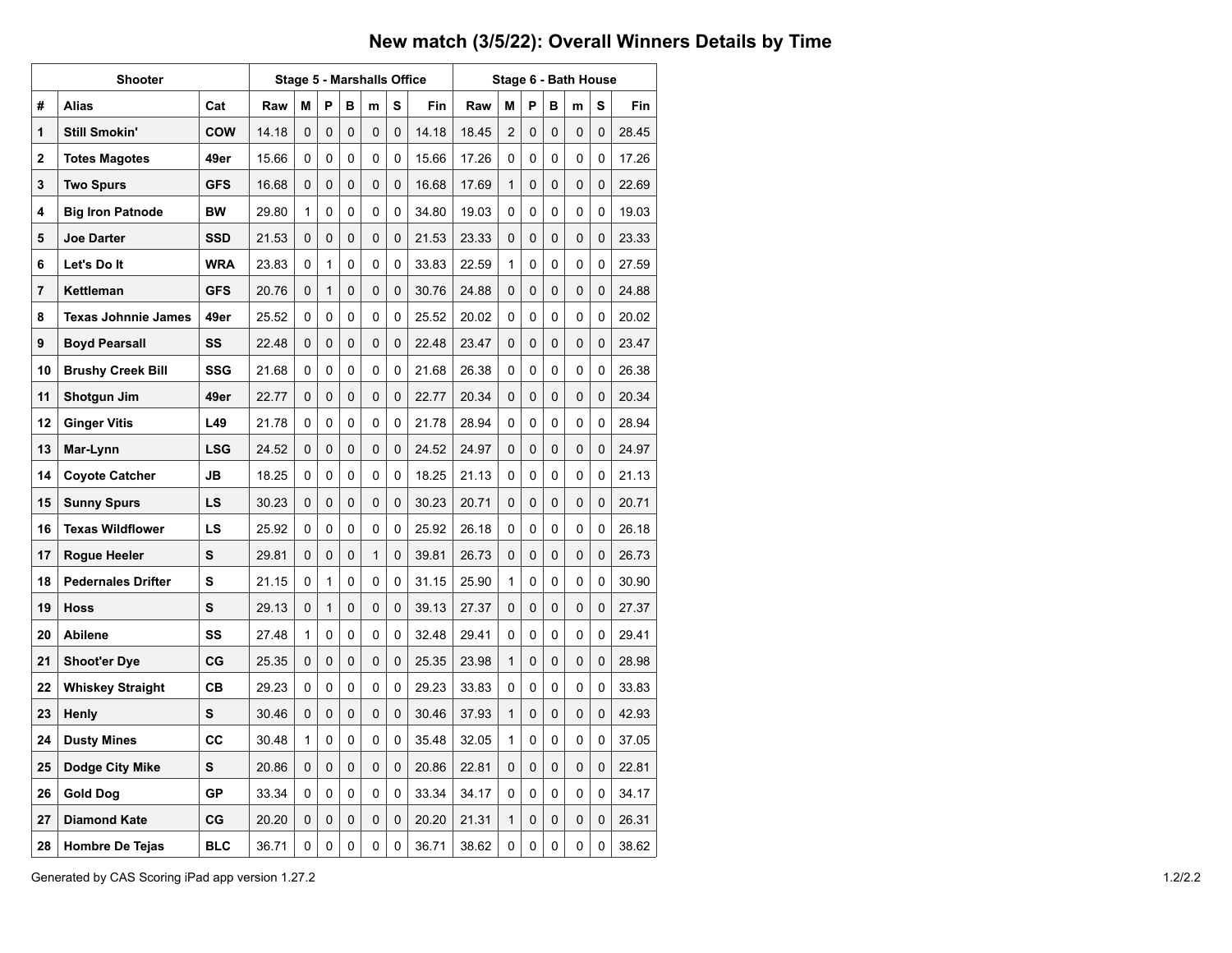| New match (3/5/22): Overall Winners Details by Time |
|-----------------------------------------------------|
|-----------------------------------------------------|

|                 | Shooter                |             | Final       |       |              |                | Stage 1 - The Fort |             |             |       |       | Stage 2 - Badlands |          |              |   |                |        |       | <b>Stage 3 - Livery Stable</b> |              |              |              |              |            |       |             |              |             | Stage 4 - The Barn |              |            |
|-----------------|------------------------|-------------|-------------|-------|--------------|----------------|--------------------|-------------|-------------|-------|-------|--------------------|----------|--------------|---|----------------|--------|-------|--------------------------------|--------------|--------------|--------------|--------------|------------|-------|-------------|--------------|-------------|--------------------|--------------|------------|
| #               | <b>Alias</b>           | Cat         | <b>Time</b> | Raw   | м            | P              | в                  | m           | s           | Fin   | Raw   | М                  | P        | в            | m | S              | Fin    | Raw   | М                              | P            | в            | m            | s            | <b>Fin</b> | Raw   | M           | P            | в           | m                  | S            | <b>Fin</b> |
| 29              | <b>Stihl Cowboy</b>    | GF          | 230.95      | 42.81 | $\mathbf{0}$ | $\mathbf{0}$   | $\mathbf{0}$       | 0           | $\mathbf 0$ | 42.81 | 40.91 | $\mathbf 0$        | 0        | $\mathbf 0$  | 0 | $\mathbf{0}$   | 40.91  | 39.07 | 0                              | $\mathbf{0}$ | $\mathbf{0}$ | $\Omega$     | 0            | 39.07      | 34.19 | $\mathbf 0$ | $\mathbf{0}$ | $\mathbf 0$ | $\mathbf{0}$       | $\mathbf{0}$ | 34.19      |
| 30              | <b>Shinbone Bob</b>    | <b>ES</b>   | 249.07      | 46.87 | 0            | 0              | 0                  | 0           | $\Omega$    | 46.87 | 42.01 | $\Omega$           | 0        | $\mathbf{0}$ | 0 | $\Omega$       | 42.01  | 41.72 | 0                              | $\Omega$     |              | $\Omega$     | 0            | 41.72      | 38.87 | $\Omega$    | 0            | 0           | 0                  | 0            | 38.87      |
| 31              | <b>Bronco Birnbaum</b> | <b>FCD</b>  | 265.60      | 47.07 | $\mathbf 0$  | $\mathbf{0}$   | $\mathbf{0}$       | $\mathbf 0$ | $\mathbf 0$ | 47.07 | 44.95 | $\mathbf 0$        | 0        | $\mathbf 0$  | 0 | $\overline{0}$ | 44.95  | 45.48 | $\mathbf 0$                    | $\mathbf{0}$ | $\mathbf{0}$ | $\mathbf{0}$ | $\mathbf{0}$ | 45.48      | 37.84 | $\mathbf 0$ | $\mathbf{0}$ | $\mathbf 0$ | $\mathbf{0}$       | $\mathbf 0$  | 37.84      |
| 32              | <b>Krazy Kat</b>       | <b>LWRA</b> | 266.91      | 50.18 | 5            | $\mathbf{0}$   | 0                  | $\mathbf 0$ | $\Omega$    | 75.18 | 45.24 | 2                  | 0        | $\mathbf{0}$ | 0 | $\mathbf 0$    | 55.24  | 32.47 | 0                              | $\mathbf{0}$ | $\Omega$     | $\Omega$     | 0            | 32.47      | 31.35 | 0           | $\mathbf 0$  | 0           | $\Omega$           | 0            | 31.35      |
| 33              | <b>Scooter</b>         | CB          | 268.78      | 37.27 | $\mathbf 0$  | $\mathbf 0$    | $\mathbf 0$        | 0           | $\mathbf 0$ | 37.27 | 37.95 | $\mathbf 0$        | 0        | $\mathbf 0$  | 0 | $\mathbf 0$    | 37.95  | 69.51 | 0                              | $\mathbf{0}$ | $\mathbf 0$  | $\mathbf{0}$ | 0            | 69.51      | 43.22 |             | $\mathbf{0}$ | $\mathbf 0$ | $\mathbf{0}$       | 0            | 48.22      |
| 34              | <b>Rittmeister</b>     | SS          | 321.73      | 49.98 | $\Omega$     | 0 <sup>1</sup> | $\mathbf 0$        | 0           | $\Omega$    | 49.98 | 46.19 | $\Omega$           | $\Omega$ | $\Omega$     | 0 | $\Omega$       | 46.19  | 71.24 | 0                              | $\Omega$     | $\mathbf{0}$ | $\Omega$     | $\Omega$     | 71.24      | 45.16 | 0           | 0            | 0           | 0                  | 0            | 45.16      |
| 35 <sub>1</sub> | <b>Four Aces</b>       | <b>FCG</b>  | 341.56      | 30.26 |              | $\mathbf{0}$   | $\mathbf{0}$       | $\mathbf 0$ | $\mathbf 0$ | 35.26 | SDQ   |                    |          |              |   | $\Omega$       | 150.00 | 33.08 | $\overline{2}$                 | $\mathbf{0}$ | $\mathbf 0$  | $\Omega$     | $\mathbf{0}$ | 43.08      | 25.65 | $\mathbf 0$ | $\mathbf{0}$ | $\mathbf 0$ | $\overline{0}$     | $\mathbf 0$  | 25.65      |
| 36              | <b>Texas Cutie</b>     | CG          | 359.67      | 53.43 | $\Omega$     | $\mathbf{0}$   | $\mathbf 0$        | 0           | 0           | 53.43 | 43.87 | $\mathbf{0}$       | 0        | 0            | 0 | $\mathbf 0$    | 43.87  | 44.94 |                                | 0            | 0            | 0            | 0            | 49.94      | 43.26 | 2           | 0            | 0           | 0                  | 0            | 53.26      |
| 37              | One Eye Jack           | <b>ES</b>   | 440.98      | 70.45 | 2            | 0              | $\mathbf 0$        | 0           | $\mathbf 0$ | 80.45 | 61.39 |                    |          | 0            | 0 | $\mathbf 0$    | 76.39  | 61.45 | 0                              |              | 0            | $\Omega$     | $\Omega$     | 71.45      | 75.28 |             |              | $\mathbf 0$ | $\Omega$           | 0            | 85.28      |

Generated by CAS Scoring iPad app version 1.27.2 2.1/2.2